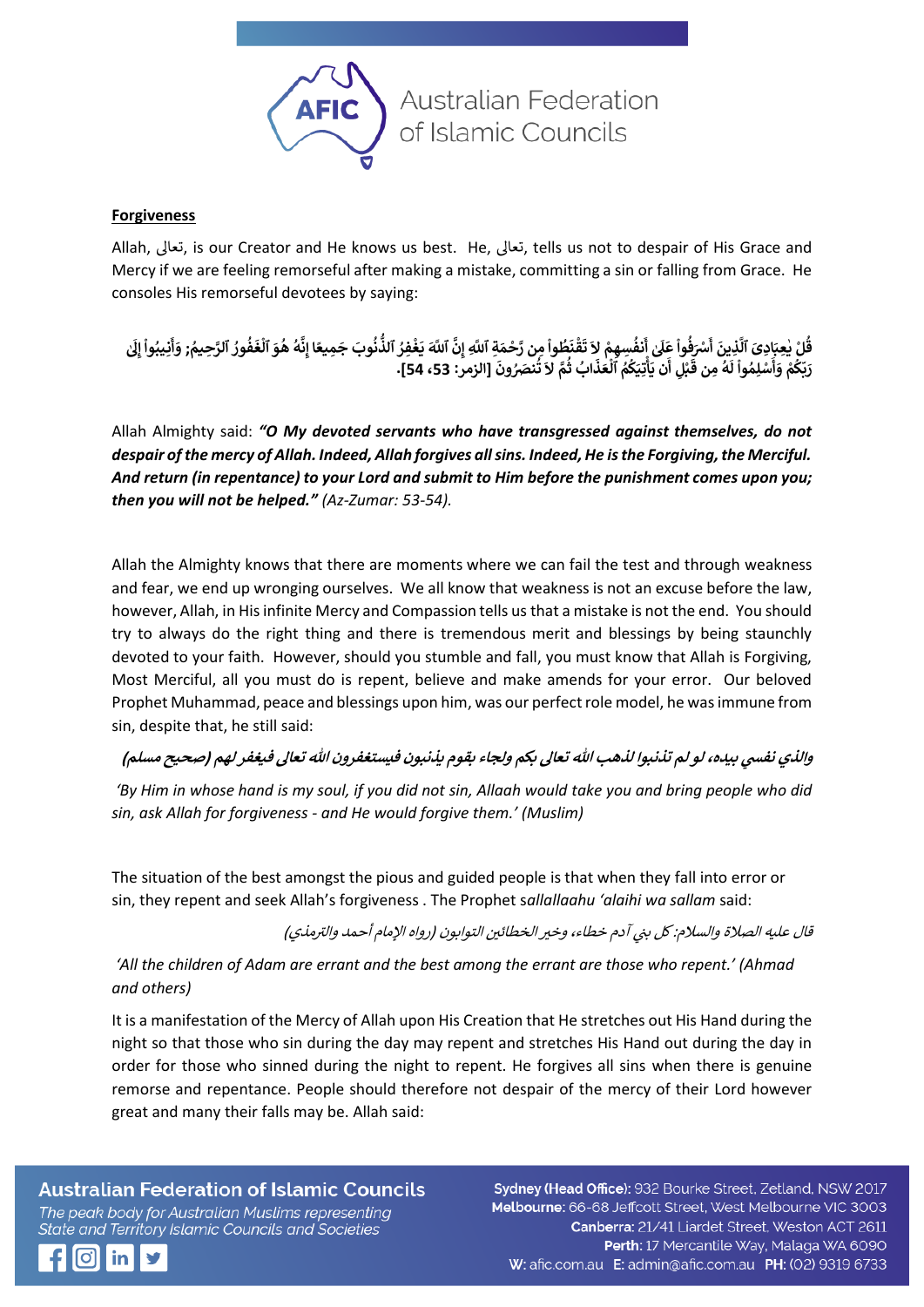

### وَمَن يَقْنَطُ مِن رَّحْمَةِ رَبِّهِ إِلاَّ ٱلضَّاَلُّونَ [الحجر: 56]. **ْ ْ**

### *"And who would despair of the mercy of his Lord except for those astray?" (Al-Hijr).*

*At-Tirmidhi* and others reported on the authority of *Anas ibn Maalik* who said, *'I heard the Messenger of Allaah* s*allallaahu 'alaihi wa sallam saying:* 

يا ابن آدم إنك ما دعوتني ورجوتني غفرت لك على ما كان فيك ولا أبالي، يا ابن آدم لو بلغت ذنوبك عنان الســـماء ثم اســـتغفرتني غفرت لـك ولا أبـالي، يـا ابن آدم إنـك لو أتيتني بقراب الأرض خطـايـا ثم لقيتني لا تشرـك بي شـــيئـا لأتيتـك بقرابهـا مغفرة (رواه الترمذي وصححه ابن القيم وحسنه الألباني) . ي

*"Allah says, 'O son of Adam! As long as you call unto Me and appeal to Me , I will forgive what is in you without concern. O son of Adam! If your sins were to reach the clouds in the heaven and you then seek my forgiveness, I will forgive you without concern. O Son of Adam, if you come to Me with near the fill of the earth in mistakes, but you meet Me without having associated any partner with Me, I will give you near its fill of forgiveness."* (narrated by Tirmizy, corrected by Ibnul Qayyim and declared Hassan by Albany).

Allah commanded His Messenger s*allallaahu 'alaihi wa sallam* – even though he is the most person and was without sin - to frequently ask for forgiveness:

> .<br>نبِكَ وَلِلْمُؤْمِنِينَ وَٱلْمُؤْمِنَـٰتِ [محمد: **ٰ ْ ُ ْ ْ ُ ْ َ إِلَـٰهَ إِلاَ ٱللَّهُ وَٱسْتَغْفِرْ لِذَّ ْ ْ إ ٰ إ َ ال ه َّ ن ُ َ أ ْ م َ ل ٱع ْ َ** فَأَعْلَمْ أَنَّهُ لاَ إِلَّـهَ إِلاَّ ٱللَّهُ وَٱسْتَغْفِرْ لِذَنبِكَ وَلِلْمُؤْمِنِينَ وَٱلْمُؤْمِنَـٰتِ [محمد: 19]،

### *"So know (O Muhammad) that their is no deity except Allah and ask forgiveness for your shortcomings and for the believing men and believing women." (Muhammad: 19).*

The Messenger of Allah s*allallaahu 'alaihi wa sallam*, therefore used to ask Allah for forgiveness frequently during the day and night and said of himself: *"I swear by Allah, I seek Allah's forgiveness and repent to Him seventy times a day." (Bukhari).*

*Abu Daawood* narrated on the authority of *Ibn 'Umar* that he said: "*We used to count the Messenger of Allah* s*allallaahu 'alaihi wa sallam in a single sitting, saying: "O my Lord, forgive me and accept my repentance. Indeed, you are the One Who accepts repentance, the Most-Merciful" one-hundred times.*

It is a characteristic of resolute and faithful Muslims that notwithstanding the fact that they make every effort to obey Allah and do what is right, they still beseech Allah for forgiveness just in case they have fallen short in any duty or offended anyone without realising. They do so without despair or impatience. Their hearts are filled with the love of Allah and their feet are firmly placed doing good deeds.

# **Australian Federation of Islamic Councils**

The peak body for Australian Muslims representing State and Territory Islamic Councils and Societies



Sydney (Head Office): 932 Bourke Street, Zetland, NSW 2017 Melbourne: 66-68 Jeffcott Street, West Melbourne VIC 3003 Canberra: 21/41 Liardet Street, Weston ACT 2611 Perth: 17 Mercantile Way, Malaga WA 6090 W: afic.com.au E: admin@afic.com.au PH: (02) 9319 6733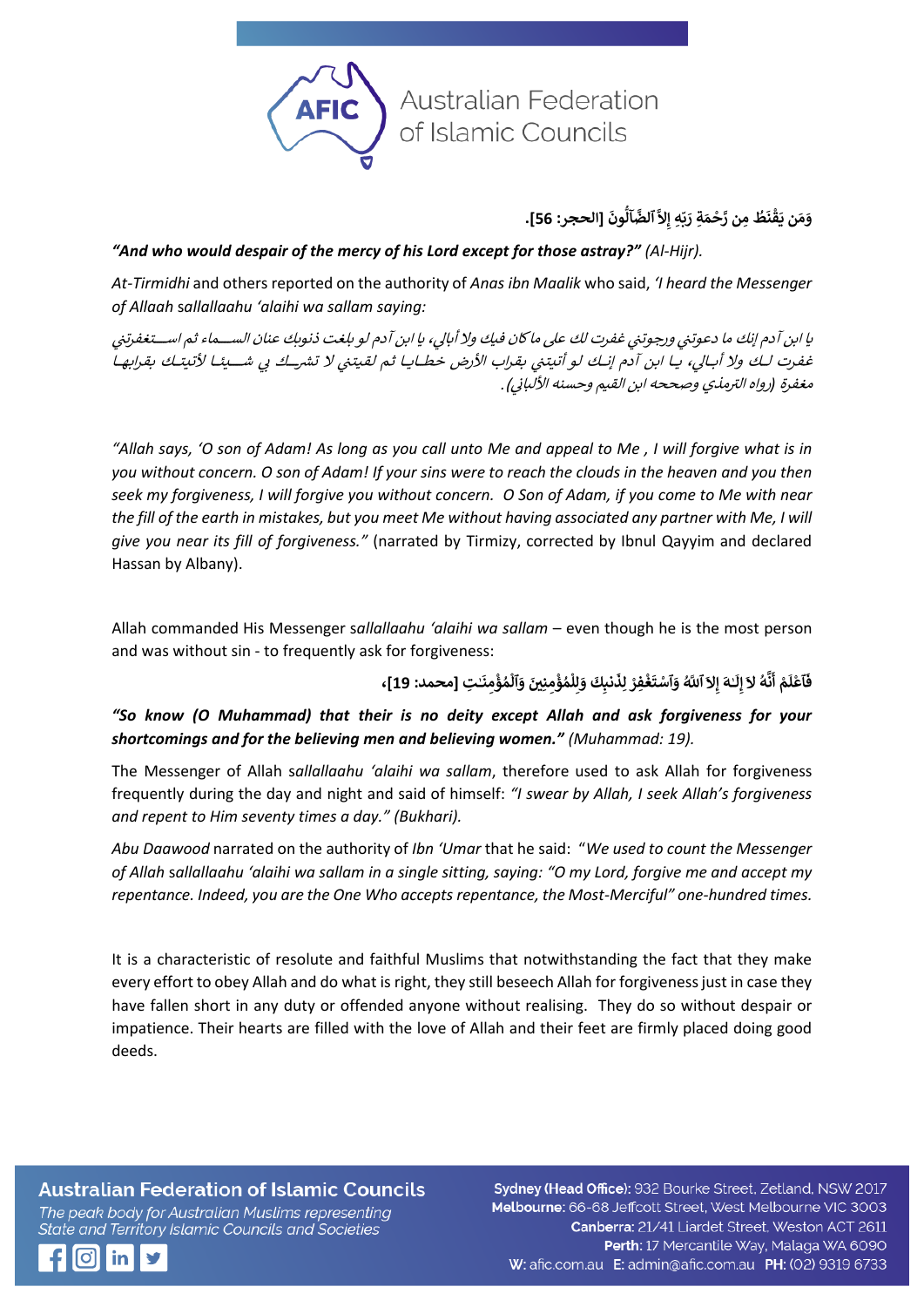

### $\hat{\mathbf{J}}$ ابَ ٱلنَّارِ **ذ َ ا ع َ ن ِ ق َ ا و َ ن َ وب ن ا ذ َ ن َ ل ِفر ٱغ ُ ُ ْ ْ َ** اَلَّذِينَ يَقُولُونَ رَبَّنَا إِنَّنَا ءامَنَّا فَآغْفِرْ لَنَا ذُنُوبَنَا وَقِنَا عَذَابَ آلنَّارِ; ٱلصَّـٰبِرِينَ وَٱلصَّـٰدِقِينَ وَٱلْقَـٰنِتِينَ وَٱلْمُنفِقِينَ وَٱلْمُسْتَغْفِرِينَ **ُ ُ ْ ُ ْ ُ ْ ٰ ْ ٰ ٰ ]آل عمران: ار َ ح ٱألسْ ِ ب ،16 17[.**

*"Those who say: Our Lord, we believe, so forgive us our sins and protect us against the torment of the Fire. (They are) the patient, the true, the obedient, those who spend (in the way of Allah), and those who seek forgiveness before dawn." (Aal-'Imraan).*

These are the pious people, those who observe their obligations, perform acts of obedience and seek Allah's forgiveness.

Among the good deeds that they do:

**لِيلاً مّن ٱلَّيْلِ مَا يَهْجَعُونَ ُ ْ ْ َ** كَانُواْ قَلِيلاً مّن ٱلَّيْلِ مَا يَهْجَعُونَ; وَبِٱلأَسْحَـٰرِ هُمْ يَسْتَغْفِرُونَ [الذا **ْ ُ ُ ْ ْ ُ ٰ** وَبِٱلأَسْحَـٰرِ هُمْ يَسْتَغْفِرُونَ [الذاريات: 17، 18].

*"They used to sleep but little of the night and at pre-dawn would seek forgiveness." (Adh-Dhaariyaat: 17).*

The Messenger of Allaah s*allallaahu 'alaihi wa sallam*, would make *Istighfaar* whenever he concluded his *Salaah.* Similarly, all pilgrims to Mecca are enjoined to make *Istighfaar* when they leave Arafah and Al-*Mash'aril-Haraam*. Allah Almighty said:

> اضَ <mark>ٱلنَّاسُ وَٱسْتَغْفِرُواْ ٱللَّهَ إِنَّ ٱللَّهَ</mark> **إ ْ ُ ْ َ ف َ أ ُ ث ي َ ح ِمن وا ِفيض ْ ْ ْ ُ** ثُمَّ أَفِيضُواْ مِنْ حَيْثُ أَفَاضَ ٱلنَّاسُ وَٱسْتَغْفِرُواْ ٱللَّهَ إِنَّ ٱللَّهَ غَفُورٌ رَّحِيمٌ [البقرة: 199]. **أ ُ ُ**

## *"Then depart from the place where (all) the people depart and ask forgiveness of Allah. Indeed Allah is Forgiving and Merciful." (Al-Baqarah: 199).*

It is a manifestation of Allah's Mercy that He promises a generous reward for *Al-Istighfaar*. Plentiful *Istighfaar* and repentance brings forth divine mercy and success in this life and the next. Allah said:

> **ْ ؤ م ٱل َ ه ُّ ي ُ ْ َ** وَتُوبُواْ إِلَى ٱللَّهِ جَمِيعًا أَيُّهَ ٱلْمُؤْمِنُونَ لَعَلَّكُمْ تُفْلِحُونَ **إ ْ ُ ُ ُ ْ ُ ْ ُ ُ**

### *"And turn to Allah in repentance, all of you, O believers, so that you might succeed." (An-Noor).*

If there is a lot of *Istighfaar* among the Muslims and it is done sincerely, Allah Almighty will prevent calamities and different types of tribulations from affecting them. Allah said:

> .<br>**بَهُمْ وَهُمْ يَسْتَغْفِرُونَ [الأنفال: ُ ْ ْ ُ ْ ُ ّ** وَمَا كَانَ ٱللَّٰهُ مُعَذِّبَهُمْ وَهُمْ يَسْتَغْفِرُونَ [الأنفال: 33]. **ُ**

### *"And Allah would not punish them while they seek forgiveness." (Al-Anfaal: 33).*

Making much *Istighfaar* also removes sorrow and distress, saves one from awkward situations and brings provision from unexpected sources. The Prophet s*allallaahu 'alaihi wa sallam* said:

عنِ ابْنِ عَبَّاسٍ رضِي اللَّه عنْهُما قَال: قالَ رَسُـولُ اللَّهِ رَضَّ لَنِهِم الاسْـتِغْفَار، جَعَلَ اللَّه لَهُ مِنْ كُلِّ ضِـيقٍ مخْرجًا، ومنْ كُلِّ هَمِّ فَرجًا، ي نِفَار، جَعَلَ اللَّه لَأ منْ لَزِمِ الاسْتِغْنَا لَّٰ مِنْ حيْثُ لاَ يَحْتَسِبُ. وَرَزَقَهُ مِنْ حيْثُ لاَ يَحْتَسِبُ. رواه أبو داود.

*"Whoever makes Istighfaar frequently, Allaah will provide a way for him out of every distress and provide for him from sources he could never expect."*

**Australian Federation of Islamic Councils** The peak body for Australian Muslims representing

State and Territory Islamic Councils and Societies